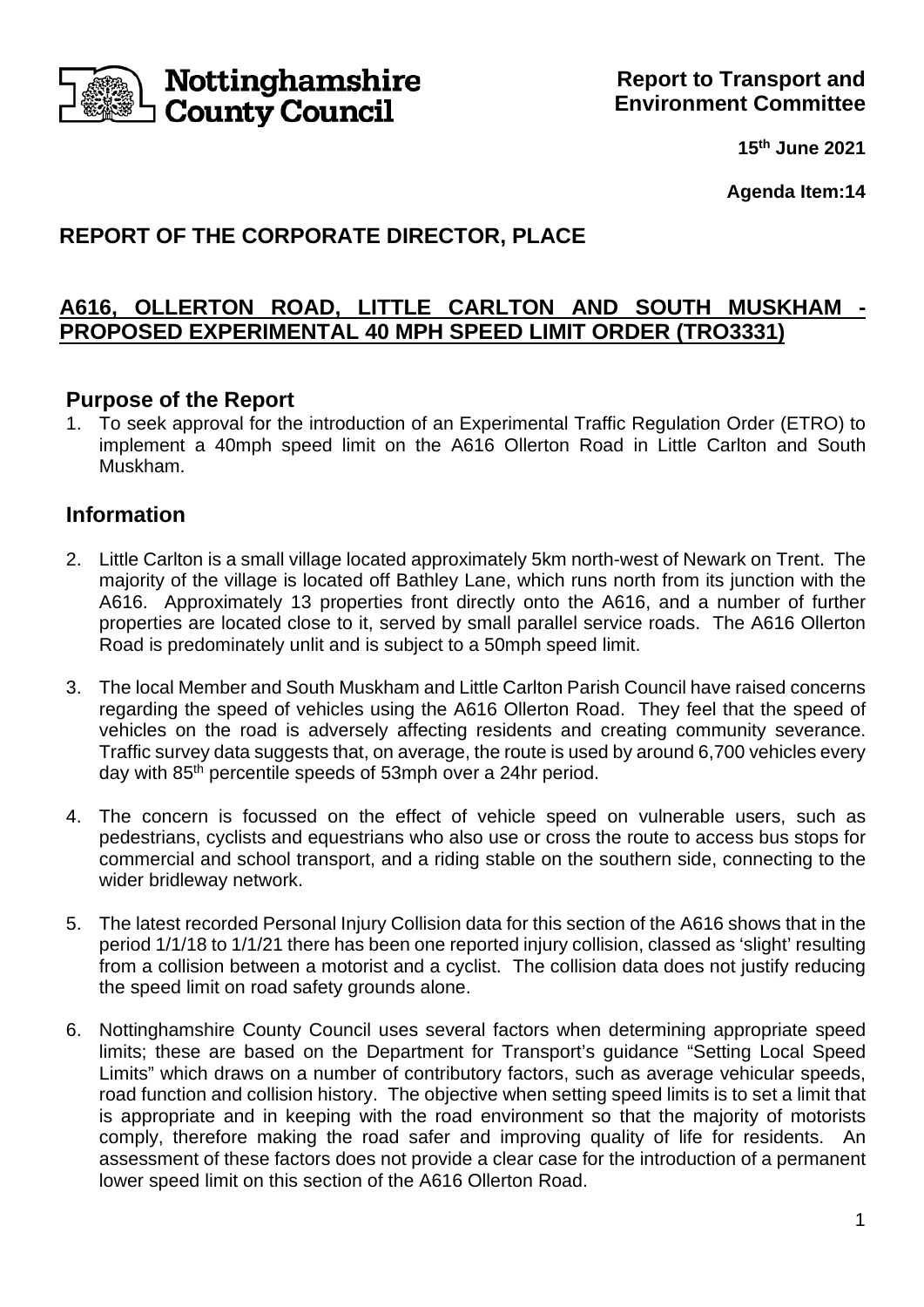- 7. However, the concerns of residents are acknowledged and therefore a trial of a lower 40mph speed limit along the A616 Ollerton Road in Little Carlton and South Muskham is proposed. This can be delivered through an Experimental Traffic Regulation Order (ETRO). The introduction of an experimental rather than a permanent order provides the County Council with an opportunity to assess the impact of the reduced speed limit and, if required, to make changes based on data collected throughout the ETRO being in place.
- 8. Budgetary approval for the experimental scheme was included in the approved 2021/22 highway programme (revenue traffic management), approved by Communities and Place Committee in January 2021. The location of the proposed ETRO is shown on the attached drawing H/MN/3714/01.

### **Experimental Traffic Order Process**

- 9. An ETRO allows the scheme to be implemented as a trial and forms part of the decisionmaking process. It enables decisions to be taken on the actual effects of the scheme. The experimental order will enable the effect on driver behaviours to be monitored, in identifying whether traffic speeds are reduced by the new limit. It will also provide an opportunity to identify and assess any unforeseen consequences of the new limit.
- 10. The experimental 40mph speed limit on the A616 Ollerton Road in Little Carlton and South Muskham would be introduced for a period of up to 18 months. The first 12 months of this period would consist of an evaluation period. This process will enable Nottinghamshire County Council to gather data, to determine the effect of the speed limit changes on driver behaviour, and to obtain people's views of the scheme.
- 11. The first six months of the Order constitutes the statutory period within which anyone may submit written objections to the scheme. Feedback is welcome from road users during the first six months and any objections received would be considered using the same process agreed for the introduction of permanent traffic regulation orders.
- 12. It is proposed that any objections to the scheme will be considered, along with the traffic data collected, at the end of the 12 month evaluation period. However, the Order can be revoked or made permanent earlier if deemed necessary. It is currently intended that the Order will be made permanent if considered appropriate after the evaluation period. The ETRO would remain in place, for up to a period of 18 months, until the relevant Committee has reached a decision. It is considered that the introduction of the ETRO represents a cost effective solution to assess the impact of the lower speed limit to address the concerns raised locally.
- 13. Appropriate signing, designed in line with national guidance, would be implemented to inform drivers of the new highway arrangements. These measures will be designed to be utilised if the restrictions are made permanent to minimise any abortive works.

### **Other Options Considered**

14. Other options considered were to introduce a permanent 40mph speed limit order or to leave the speed limit unchanged. Given that neither the collision data nor an assessment using the DfT's criteria provides a clear case for the introduction of a permanent lower speed limit, the experimental order is considered to be the most effective option as it will enable the County Council to assess the impact of the reduced speed limit and, if required, to make changes.

#### **Comments from Local Members**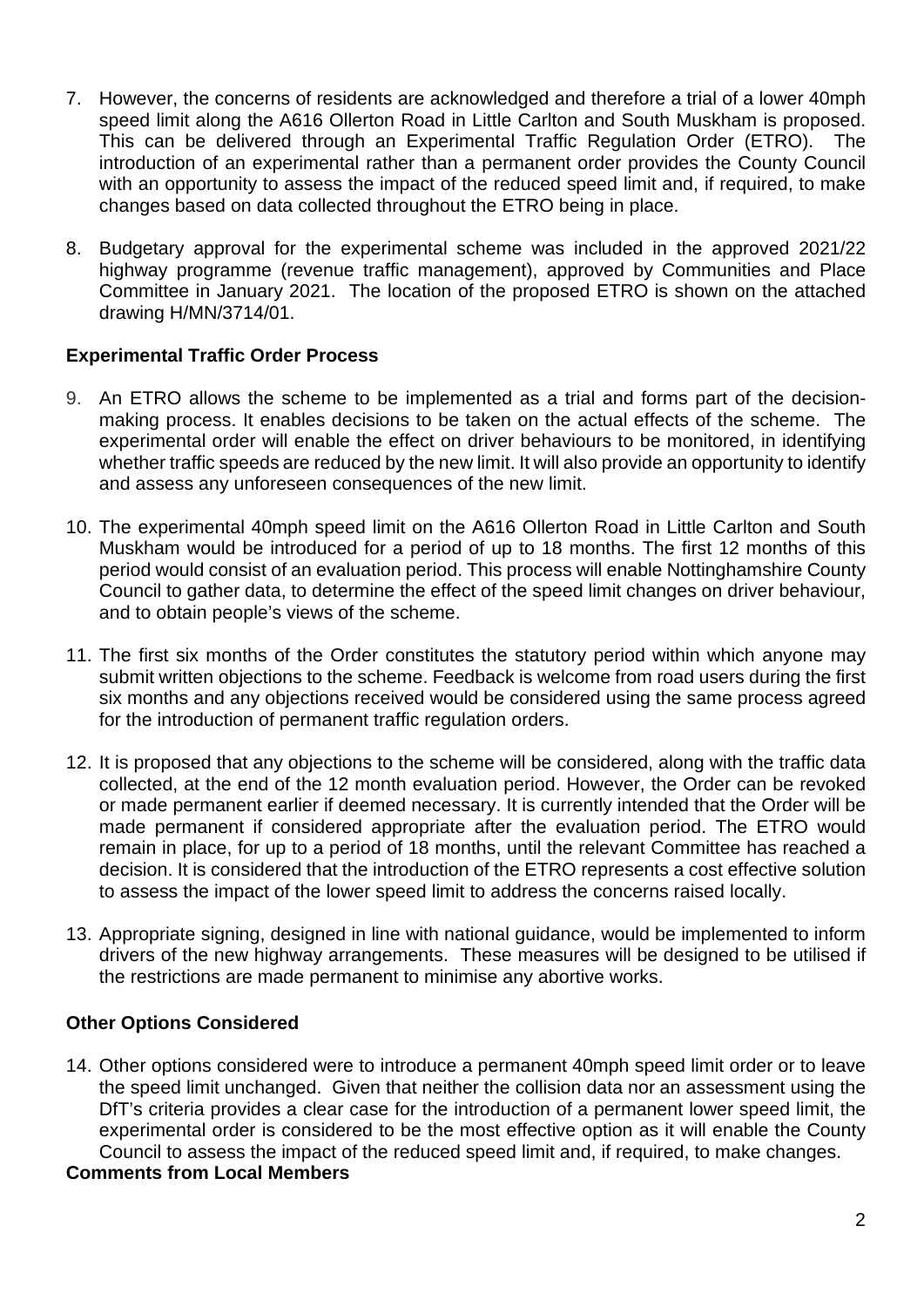15. Councillor Laughton stated his support for the proposed experimental speed limit reduction.

## **Reason for Recommendation**

16. The proposed experimental traffic regulation order will address community concerns by enabling a lower 40mph speed limit to be introduced for a trial period and the impact assessed.

# **Statutory and Policy Implications**

17. This report has been compiled after consideration of implications in respect of crime and disorder, data protection and information governance, finance, human resources, human rights, the NHS Constitution (public health services), the public sector equality duty, safeguarding of children and adults at risk, service users, smarter working, sustainability and the environment and where such implications are material they are described below. Appropriate consultation has been undertaken and advice sought on these issues as required.

## **Crime and Disorder Implications**

18. Nottinghamshire Police have been informally consulted on the proposal and have expressed their support. No additional crime or disorder implications are envisaged.

## **Financial Implications**

19. The scheme is being funded through the 2021/22 Traffic Management Revenue budget for Newark and Sherwood with an estimated cost to implement the works and traffic order of £5,000.

## **Human Rights Implications**

20. The implementation of the proposals within this report might be considered to have a minimal impact on human rights (such as the right to respect for private and family life and the right to peaceful enjoyment of property, for example). However, the Authority is entitled to affect these rights where it is in accordance with the law and is both necessary and proportionate to do so, in the interests of public safety, to prevent disorder and crime, to protect health, and to protect the rights and freedoms of others. The proposals within this report are considered to be within the scope of such legitimate aims.

### **Public Sector Equality Duty implications**

- 21. As part of the process of making decisions and changing policy, the Council has a duty 'to advance equality of opportunity between people who share a protected characteristic and those who do not' by thinking about the need to:
	- Eliminate unlawful discrimination, harassment and victimisation;
	- Advance equality of opportunity between people who share protected characteristics (as defined by equalities legislation) and those who don't;
	- Foster good relations between people who share protected characteristics and those who don't.
- 22. Disability is a protected characteristic and the Council therefore has a duty to make reasonable adjustments to proposals to ensure that disabled people are not treated unfairly.

## **Implications for Sustainability and the Environment**